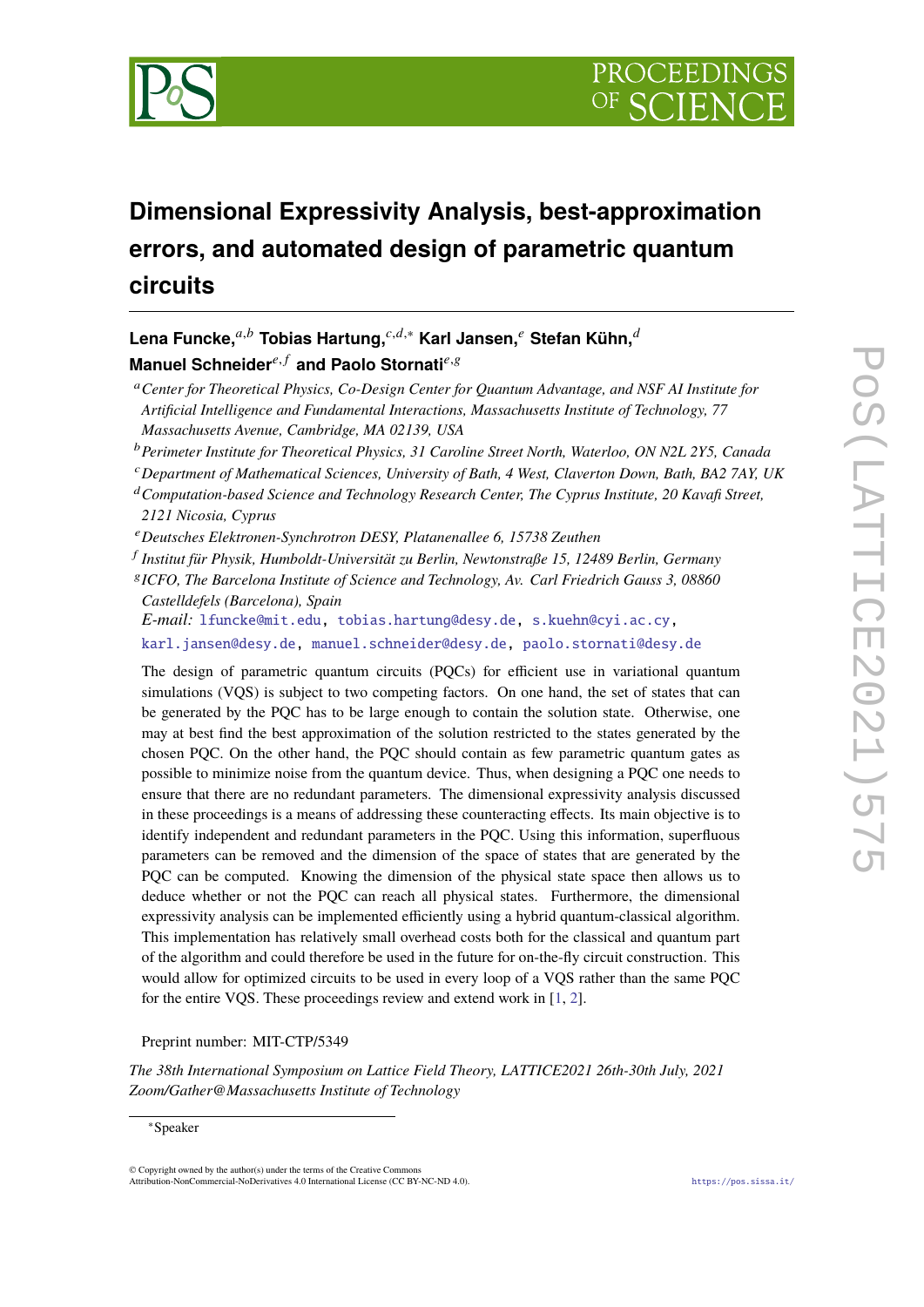# **1. Introduction**

The fast development of noisy intermediate-scale quantum (NISQ) computers [\[3\]](#page-10-2) builds the foundation for a large class of computational problems that cannot be solved efficiently with classical computers to be addressed with quantum devices. Such applications of quantum computing include machine learning [\[4\]](#page-10-3), finance [\[5\]](#page-10-4), various optimization problems [\[6,](#page-10-5) [7\]](#page-10-6), as well as physics. A great advantage of quantum computation in physics is that it can circumvent the sign problem which prevents Monte Carlo simulations of many strongly correlated quantum-many body problems [\[8\]](#page-10-7). Although current quantum hardware is of limited size and suffers from a considerable level of noise, NISQ devices have already successfully demonstrated their ability to outperform classical computers [\[9,](#page-10-8) [10\]](#page-10-9) and techniques for mitigating the effects of noise are rapidly developing [\[11–](#page-10-10)[15\]](#page-10-11).

An important class of algorithms designed for NISQ devices are variational quantum simulations (VQSs) [\[16,](#page-11-0) [17\]](#page-11-1). These are hybrid quantum-classical algorithms for solving optimization problems and make use of parametric quantum circuits (PQCs), i.e., quantum circuits composed of parameter dependent gates. VQSs generally consist of a classical feedback loop optimizer that aims to minimize a given cost function which can be evaluated efficiently using the quantum device as a co-processor. In many cases, the cost function is related to the energy of the quantum state prepared on the quantum device by the PQC at a given set of parameters. As such, VQSs are naturally attuned to applications in quantum many-body systems in quantum chemistry [\[12,](#page-10-12) [16,](#page-11-0) [18,](#page-11-2) [19\]](#page-11-3), as well as in quantum mechanics and quantum field theory [\[20–](#page-11-4)[24\]](#page-11-5).

Since VQSs intrinsically depend on the design of PQCs, finding a good or optimal PQC is paramount. This naturally leads to counteracting effects that need to be balanced. For example, in order to be able to find the solution, a PQC needs to have many parameters. If there are too few parameters, there will be physically relevant states which cannot be expressed with the given PQC. However, many parameters means many gates and thus large noise. Being able to express all physically relevant states is therefore one measure for being a "good" PQC. Taking this point of view, an "optimal" PQC would not only be *maximally expressive* (the circuit can generate all relevant states) but also *minimal* (there are no redundant parameters, i.e., removing any parameter would reduce the set of states the PQC can generate). Analyzing PQCs from this point of view is the main objective of the dimensional expressivity analysis (DEA) [\[1,](#page-10-0) [2\]](#page-10-1).

In these proceedings, we will review the theoretical background of the DEA in [section 2](#page-1-0) and the hardware implementation in [section 3.](#page-4-0) In [section 4](#page-6-0) we will review physical state spaces, which allows us to find a termination condition for PQC construction schemes that can have arbitrarily many parameters, and which allows us to automate custom circuit designs. In particular, the here presented automated circuit design explicitly extend the results of [\[1\]](#page-10-0). Finally, we will review best-approximation error estimates in [section 5](#page-8-0) and provide some concluding remarks in [section 6.](#page-8-1)

# <span id="page-1-0"></span>**2. Theoretical Background**

In this section, we will discuss the theoretical background of the dimensional expressivity analysis. At the most fundamental level, the DEA aims to identify redundant parameters in a given PQC. To this end, we consider a *parametric quantum circuit* to be a map C from some parameter space  $P$  into the state space S. The state space S may be the entire state space of the quantum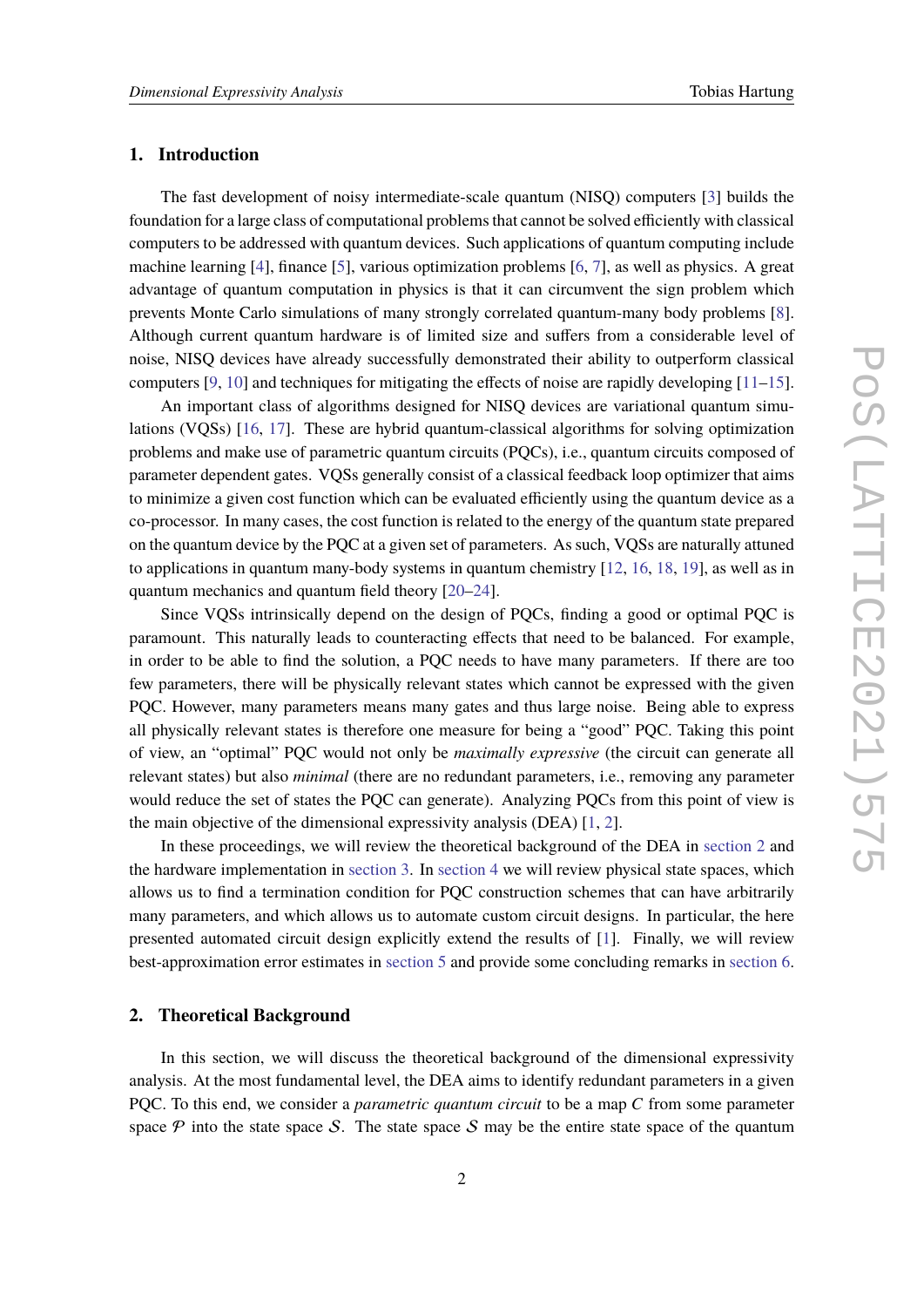device or just contain the physically relevant states. As such, the PQC includes the quantum device initialization, and for each set of parameters  $\vartheta \in \mathcal{P}$ ,  $C(\vartheta)$  is a state of the quantum device. For example,

| $ 0\rangle$ $\left \left  \overrightarrow{R_Y(\vartheta_1)} \right \right  \left \left  \overrightarrow{R_Z(\vartheta_3)} \right \right  \left \left  \overrightarrow{R_Y(\vartheta_5)} \right \right  \left \left  \overrightarrow{R_Z(\vartheta_7)} \right \right $ |  |  |
|-----------------------------------------------------------------------------------------------------------------------------------------------------------------------------------------------------------------------------------------------------------------------|--|--|
| $ 0\rangle$ $\left \left  \overrightarrow{R_Y(\vartheta_2)} \right \right \left \overrightarrow{R_Z(\vartheta_4)} \right  \right  \left \left  \overrightarrow{R_Y(\vartheta_6)} \right \right \left \overrightarrow{R_Z(\vartheta_8)} \right $                       |  |  |

is a PQC on a two-qubit device with initial state  $|0\rangle \otimes |0\rangle$ . The parametric gates in this circuit are rotation gates  $R_G(\vartheta) = \exp(-\frac{i}{2})$  $\frac{i}{2}\vartheta G$ , where G is a Pauli matrix Y or Z depending on the gate. For the purpose of these proceedings, we will restrict our considerations to such rotation gates  $R_G$  with  $G = X, Y, Z$ . We refer to [\[1,](#page-10-0) [2\]](#page-10-1) for treatments of more general gates, such as  $G = \text{CNOT}(c, t)$  or  $G = \sum_{q=0}^{Q-1} X_q X_{q+1}$  where  $X_q$  is a Pauli X gate acting on qubit q. In complete generality, any parametric dependence on the unitary operation performed on the quantum device can be considered.

## <span id="page-2-0"></span>**2.1 Identification of redundant parameters**

A parameter  $\vartheta_k$  is considered to be *redundant* if a small change of  $\vartheta_k$  keeping all other  $\vartheta_j$  fixed produces a state that can also be obtained by keeping  $\vartheta_k$  fixed and adjusting all other  $\vartheta_i$  accordingly. Geometrically speaking, this means that the partial derivative  $\partial_k C(\theta)$  of C with respect to  $\partial_k$  is a linear combination of the remaining partial derivatives  $\partial_i C(\theta)$ . This can be checked inductively by considering the real partial Jacobians  $J_k$  of  $C$ ,

$$
J_k(\vartheta) = \begin{pmatrix} \Re \partial_1 C(\vartheta) & \cdots & \Re \partial_k C(\vartheta) \\ \Im \partial_1 C(\vartheta) & \cdots & \Im \partial_k C(\vartheta) \end{pmatrix}.
$$
 (1)

As long as  $\vartheta_1$  is non-trivial,  $J_1$  will always have rank 1. Adding the column for  $\partial_2 C$ , we can check whether  $J_2$  has rank 2. If that is the case, then we move on to the next parameter. If adding a column for  $\partial_k C$  does not increase the rank of  $J_k$ , then  $\partial_k$  is redundant and can be set constant. This effectively removes the parameter and thus the corresponding column in  $J_k$ . Eventually, either all parameters have been checked and classified as independent/redundant or the number of independent parameters found equals the dimension of  $S$ . In the latter case, we can stop the analysis as all further parameters must necessarily be dependent.

It should be noted that the choice of the *real* partial Jacobian is necessitated by the fact that our parameter space  $P$  is commonly a real manifold. Thus, the linear dependence check has to be performed with respect to linear combinations in  $\mathbb R$  as opposed to  $\mathbb C$ .

To check the rank of  $J_k$  efficiently, we usually consider the matrix  $S_k = J_k^* J_k$  instead. Since, by induction, we can assume that  $J_{k-1}$  has full rank,  $J_k$  has full rank if and only if all eigenvalues of  $S_k$  are strictly positive. Thus, computing the smallest eigenvalue of  $S_k$  (or otherwise checking  $S_k$ for invertibility) only has a computational complexity in  $O(k^3)$  and does not require working with the  $J_k$  directly which are of dimension  $2^{Q+1} \times k$  where Q is the number of qubits. Alternatively, if the number of parameters  $N$  for a given PQC is fixed (i.e., the PQC is not given by a construction that can use arbitrarily many parameters), computing the reduced row echelon form of  $S_N$  can also identify all independent parameters.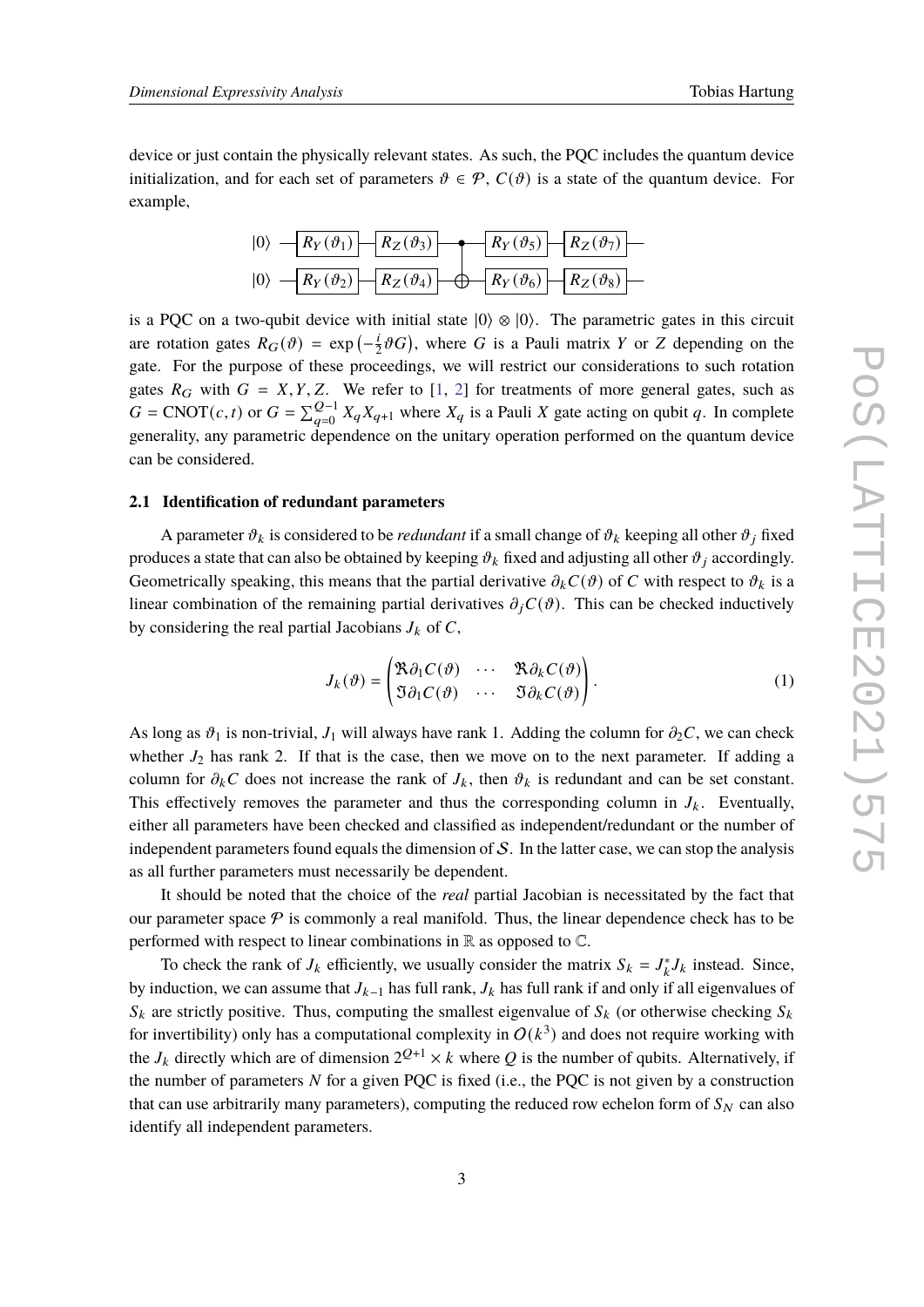# **2.2 Two Bloch sphere examples**

To illustrate the analysis, let us consider two quantum circuits on a single qubit. The first circuit will have two independent parameters. The second circuit will have one dependent parameter.

#### **2.2.1 A minimal circuit**

The first circuit we want to consider is  $C(\vartheta) = R_Z(\vartheta_2) R_X(\vartheta_1) |0\rangle$ . Using  $|0\rangle$  and  $|1\rangle$  as a basis of the single-qubit Hilbert space, we can write

$$
C(\vartheta) = R_Z(\vartheta_2) R_X(\vartheta_1) |0\rangle = \begin{pmatrix} \cos\frac{\vartheta_1}{2}\cos\frac{\vartheta_2}{2} - i\cos\frac{\vartheta_1}{2}\sin\frac{\vartheta_2}{2} \\ -i\sin\frac{\vartheta_1}{2}\cos\frac{\vartheta_2}{2} + \sin\frac{\vartheta_1}{2}\sin\frac{\vartheta_2}{2} \end{pmatrix} \begin{pmatrix} |0\rangle \\ |1\rangle \end{pmatrix},
$$
(2)

which yields

$$
J_1 = \frac{1}{2} \begin{pmatrix} -\sin\frac{\vartheta_1}{2}\cos\frac{\vartheta_2}{2} \\ \cos\frac{\vartheta_1}{2}\sin\frac{\vartheta_2}{2} \\ \sin\frac{\vartheta_1}{2}\sin\frac{\vartheta_2}{2} \\ -\cos\frac{\vartheta_1}{2}\cos\frac{\vartheta_2}{2} \end{pmatrix} \quad \text{and} \quad J_2 = \frac{1}{2} \begin{pmatrix} -\sin\frac{\vartheta_1}{2}\cos\frac{\vartheta_2}{2} & -\cos\frac{\vartheta_1}{2}\sin\frac{\vartheta_2}{2} \\ \cos\frac{\vartheta_1}{2}\sin\frac{\vartheta_2}{2} & \sin\frac{\vartheta_1}{2}\cos\frac{\vartheta_2}{2} \\ \sin\frac{\vartheta_1}{2}\sin\frac{\vartheta_2}{2} & -\cos\frac{\vartheta_1}{2}\cos\frac{\vartheta_2}{2} \\ -\cos\frac{\vartheta_1}{2}\cos\frac{\vartheta_2}{2} & \sin\frac{\vartheta_1}{2}\sin\frac{\vartheta_2}{2} \end{pmatrix} \quad (3)
$$

and hence

$$
S_1 = J_1^* J_1 = \frac{1}{4}
$$
 and  $S_2 = J_2^* J_2 = \begin{pmatrix} \frac{1}{4} & 0\\ 0 & \frac{1}{4} \end{pmatrix}$ . (4)

Both  $S_1$  and  $S_2$  are invertible. This implies that both parameters are independent. Since neither parameter can be removed without reducing the expressivity of the circuit, this circuit is minimal.

#### **2.2.2 A reducible circuit**

If instead we consider the circuit  $C(\vartheta) = R_X(\vartheta_2) R_X(\vartheta_1) |0\rangle$ , then the same analysis yields

$$
S_1 = J_1^* J_1 = \frac{1}{4}
$$
 and  $S_2 = J_2^* J_2 = \frac{1}{4} \begin{pmatrix} 1 & 1 \\ 1 & 1 \end{pmatrix}$ . (5)

Here,  $S_1$  is invertible, i.e., the first X-rotation gate is independent. However,  $S_2$  is not invertible and we have correctly identified that the second X-rotation has no contribution to the circuit that cannot already be achieved with the first X-rotation. Thus,  $\vartheta_2$  is redundant and can be removed, that is, it can be set to a constant value. Depending on the circumstances, this constant value could be chosen to be 0, thus removing the gate from the circuit, or it may be advantageous to keep  $\vartheta_2$  at a non-trivial value. The latter would be more common in experimental setups where the dependent parameter may be a pulse duration and thus only certain values are experimentally viable, or this choice may be employed in on-the-fly circuit construction with seamless switching [\[1\]](#page-10-0).

#### <span id="page-3-0"></span>**2.3 Removal of unwanted symmetries**

An important extension to the basic parameter identification is the ability to remove unwanted symmetries from a PQC. This may occur if a PQC should be constructed to be invariant under some symmetry that has no impact on the cost function, e.g., gauge invariance or more simply a global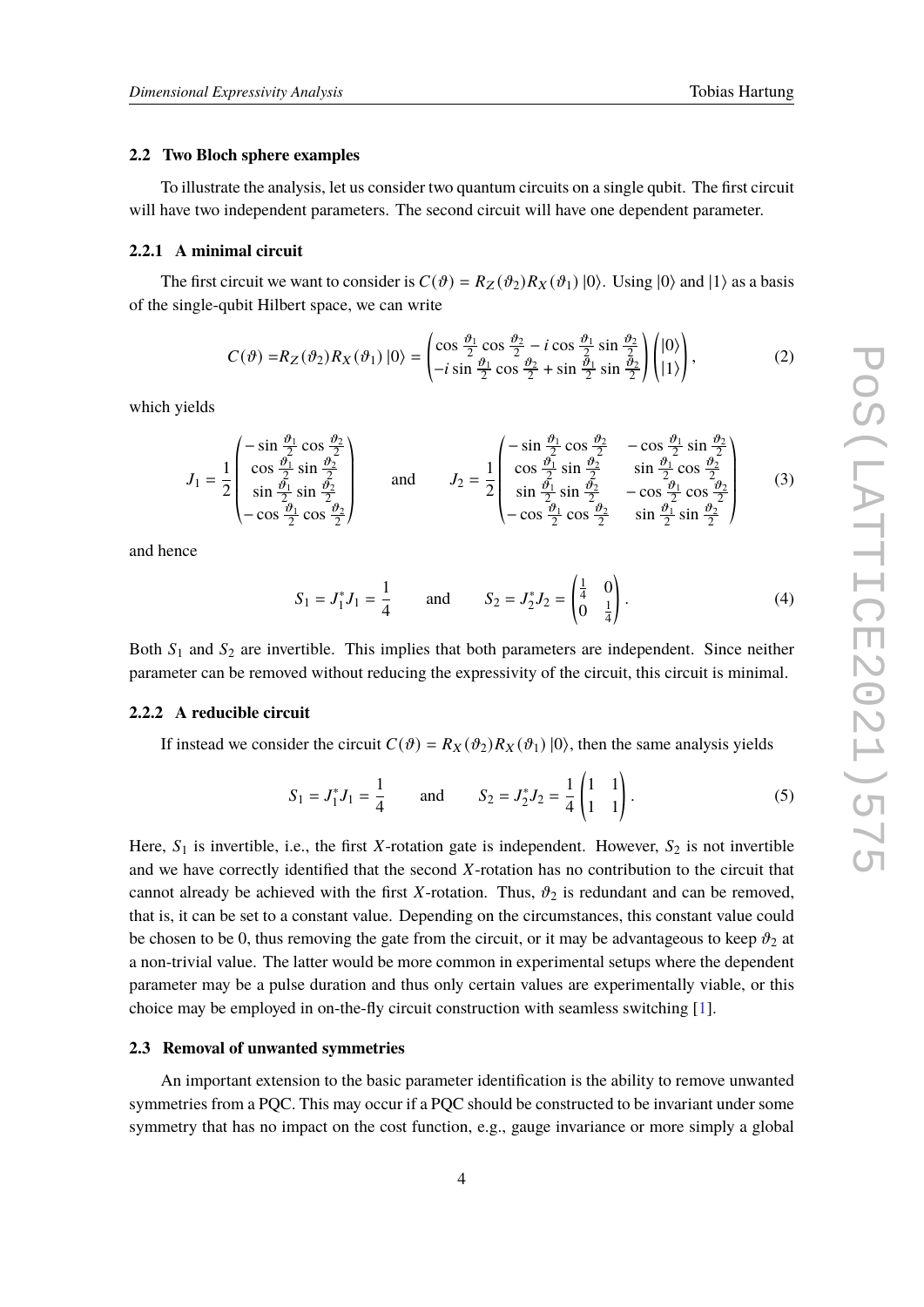phase symmetry. As the symmetry has no impact on the cost function, removing any parameters that only contribute this symmetry would further improve the efficiency of many classical feedback loop optimizers used in the VQS. Moreover, this would likely reduce the amount of device noise because fewer gates need to be employed in the PQC.

To remove the unwanted symmetry, we need to formally extend the PQC  $C(\vartheta)$  to a larger circuit  $\tilde{C}(\varphi, \vartheta)$  in such a way that (a) keeping  $\vartheta$  fixed and varying  $\varphi$  only changes  $\tilde{C}(\varphi, \vartheta)$  by the action of the unwanted symmetry and (b) there exists a  $\varphi_0$  such that  $\tilde{C}(\varphi_0, \vartheta) = C(\vartheta)$ .

For example, let us consider the circuit  $C(\vartheta) = R_Y(\vartheta_3)R_Z(\vartheta_2)R_X(\vartheta_1)$  (0). This circuit is minimal and can generate every single-qubit state. Thus, for every  $\vartheta \in (\mathbb{R}/2\pi\mathbb{Z})^3$  and  $\alpha \in U(1)$ , there exists a  $\vartheta'$  such that  $C(\vartheta') = \alpha C(\vartheta)$ . In this sense, C has a global phase symmetry. To remove this symmetry, we extend C to the circuit  $\tilde{C}(\varphi, \vartheta) = R_Y(\vartheta_3) R_Z(\vartheta_2) R_X(\vartheta_1) R_Z(\varphi) |0\rangle$ . Thus, keeping  $\vartheta$  fixed and changing  $\varphi \to \varphi'$  only produces a phase change  $e^{-i\frac{\varphi' - \varphi}{2}}$  (property (a)) and  $\tilde{C}(0, \vartheta) = C(\vartheta)$  (property (b)).

To finally remove the unwanted symmetry, we perform the DEA checking the parameters  $\varphi$ before  $\vartheta$ . This ensures that the unwanted symmetry is generated using  $\varphi$ , and any parameter  $\vartheta_k$ that only contributes the unwanted symmetry will now be dependent on  $\varphi$  and all  $\vartheta_i$  with  $j < k$ . Setting  $\varphi$  to  $\varphi_0$  in the reduced circuit successfully removes the unwanted symmetry from the PQC.

In the case of  $\tilde{C}(\varphi, \vartheta) = R_Y(\vartheta_3) R_Z(\vartheta_2) R_X(\vartheta_1) R_Z(\varphi) |0\rangle$ , DEA shows that  $\vartheta_3$  is dependent, i.e., we can reduce the circuit to  $\tilde{C}_r(\varphi, \vartheta) = R_Z(\vartheta_2) R_X(\vartheta_1) R_Z(\varphi) |0\rangle$  which is still maximally expressive on a single qubit. Setting  $\varphi = 0$  thus yields the reduced circuit  $C_r(\vartheta) = R_Z(\vartheta_2) R_X(\vartheta_1) |0\rangle$ which can generate arbitrary single-qubit states up to a global phase.

#### <span id="page-4-0"></span>**3. Hardware Implementation**

If the DEA is to be used for quantum circuits on many qubits and even in on-the-fly circuit construction/optimization, then an efficient automation of the process is paramount. In [subsection 2.1](#page-2-0) we have noted that the  $k \times k$  matrices  $S_k = J_k^* J_k$  need to be checked for invertibility. For PQCs with N parameters, this invertibility check can be performed for all k with  $O(N^2)$  memory requirements and  $O(N^4)$  CPU calls. However, a classical computation of the  $S_k$  requires  $O(N 2^{Q+1})$  computational resources where  $Q$  is the number of qubits. This is prohibitively expensive in the scaling limit. Thus, the computation of  $S_k$  should make use of the quantum device.

Considering  $S_k = J_k^* J_k$ , we note that the  $(m, n)$ -element of  $S_k$  is given by  $\mathcal{R} \langle \partial_m C(\vartheta), \partial_n C(\vartheta) \rangle$ . Furthermore, if each parametric gate in C is a rotation gate  $R_{G_m}$ , then  $\partial_m C(\vartheta) = -\frac{i}{2}$  $\frac{i}{2}\gamma_m$  |init}, where  $\gamma_m$  |init) is the circuit  $C(\vartheta)$  with an additional gate  $G_m$  inserted after  $R_{G_m}(\vartheta_m)$ , and |init) is the initial state of the quantum device. Thus, the  $(m, n)$ -element of  $S_k$  is given by  $\frac{1}{4}R \langle \text{init} | \gamma_m^* \gamma_n | \text{init} \rangle$ and the computational objective becomes measuring  $\Re \langle \text{init} | \gamma_m^* \gamma_n | \text{init} \rangle$  on the quantum device.

To measure  $\Re$   $\langle$  inititivity<sub>m</sub> $\gamma_n$  linit) on the quantum device, we can construct the state [\[25\]](#page-11-6)

$$
|\psi_{m,n}\rangle = \frac{|0\rangle \otimes (\gamma_m|\text{init}\rangle + \gamma_n|\text{init}\rangle) + |1\rangle \otimes (\gamma_m|\text{init}\rangle - \gamma_n|\text{init}\rangle)}{2}
$$
(6)

since measuring the ancilla of  $|\psi_{m,n}\rangle$  yields

$$
prob(\text{ancilla} = |0\rangle) = \frac{1 + \Re\left\langle \text{init} \right| \gamma_m^* \gamma_n \left| \text{init} \right\rangle}{2}.
$$
 (7)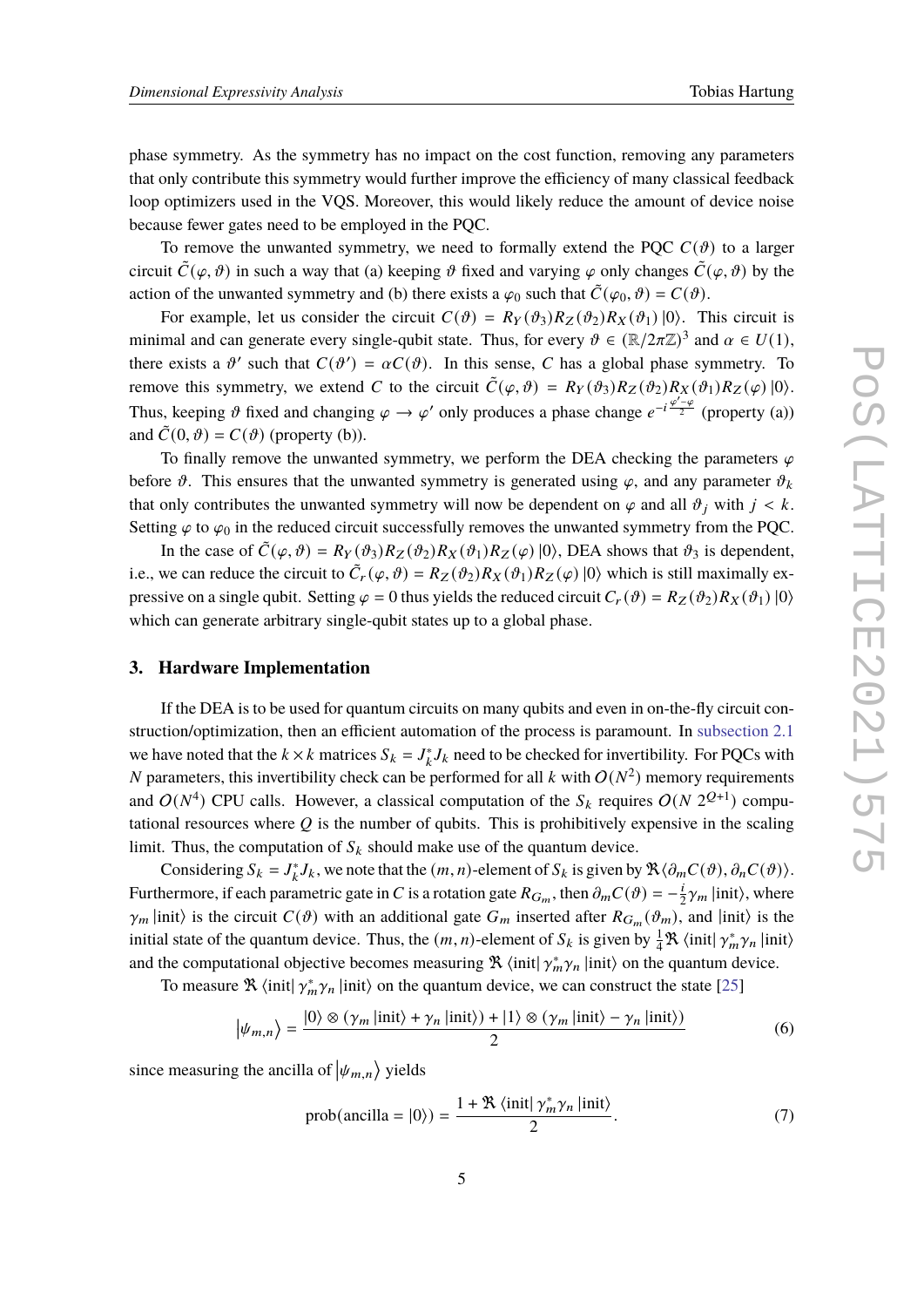This can be achieved with the circuit

<span id="page-5-0"></span>
$$
|\text{init}\rangle \longrightarrow \boxed{\gamma_n} \longrightarrow \boxed{\gamma_m}
$$
\n
$$
\text{ancilla: } |0\rangle \longrightarrow H \longrightarrow X \longrightarrow X \longrightarrow H \longrightarrow \boxed{\mathcal{A}} \longrightarrow \boxed{\mathcal{A}}
$$
\n
$$
(8)
$$

using just one ancilla qubit. In fact, since  $\gamma_m$  and  $\gamma_n$  only differ by the application of  $G_m$  after  $R_{G_m}$ in  $\gamma_m$  and  $G_n$  after  $R_{G_n}$  in  $\gamma_n$ , it suffices to apply the circuit  $C(\vartheta)$  once and only use controlled  $G_m$ and controlled  $G_n$  gates at the appropriate time. For example, if we consider  $\Re$   $\langle 0 | \gamma_2^* \rangle$  $x_2^*\gamma_1 |0\rangle$  for  $C(\vartheta) = R_Z(\vartheta_2) R_X(\vartheta_1) |0\rangle$ , then the circuit [\(8\)](#page-5-0) becomes



which requires only CNOT and  $CZ$  gates and not the  $CR_X$  and  $CR_Z$  gates formally required by the circuit [\(8\)](#page-5-0).

# <span id="page-5-2"></span>**3.1 Experimental results**

In [Figure 1](#page-5-1) we show the results of the hybrid quantum-classical DEA implementation for the single-qubit circuit  $C(\vartheta) = R_Y(\vartheta_A)R_Z(\vartheta_3)R_X(\vartheta_2)R_Z(\vartheta_1)$  |0) at a randomly selected value of  $\vartheta$ . We already know from [subsection 2.3](#page-3-0) that the parameters  $\vartheta_1$ ,  $\vartheta_2$ , and  $\vartheta_3$  are independent and  $\vartheta_4$  is redundant. Thus, we expect to see that the smallest eigenvalue of  $S<sub>4</sub>$  is compatible with zero and all other eigenvalues are strictly positive. [Figure 1](#page-5-1) shows the two smallest eigenvalues for  $S_2$ ,  $S_3$ , and  $S_4$  as computed using ibmq\_ourense and ibmq\_vigo as co-processors. In particular, [Figure 1](#page-5-1) demonstrates that we can reliably identify  $\vartheta_4$  as redundant and the other parameters as independent.

<span id="page-5-1"></span>

**Figure 1:** Single-qubit experiments on (a) ibmq\_ourense and (b) ibmq\_vigo quantum hardware. We show the smallest (triangles) and second smallest (dots) eigenvalues of the matrix  $S_k$ . The filled symbols are the exact solutions. The open symbols represent different statistics: orange, green and red markers stand for 1000, 4000 and 8000 shots, respectively. The error bars for the experimental data represent the uncertainty from the finite number of shots. This figure is discussed in more detail in [\[26\]](#page-11-7).

The error bars in [Figure 1](#page-5-1) have been obtained using experimental reconstruction. Since the eigenvalues are computed from probabilities of finding the ancilla in  $|0\rangle$ , we do not have direct access to the error statistics of the matrices  $S_k$ . Instead, we used the observed prob(ancilla =  $|0\rangle$ ) and simulated 1000 experimental outcomes with this underlying probability distribution. As such, we can estimate the standard deviation of the eigenvalues. This is shown as error bars in [Figure 1.](#page-5-1)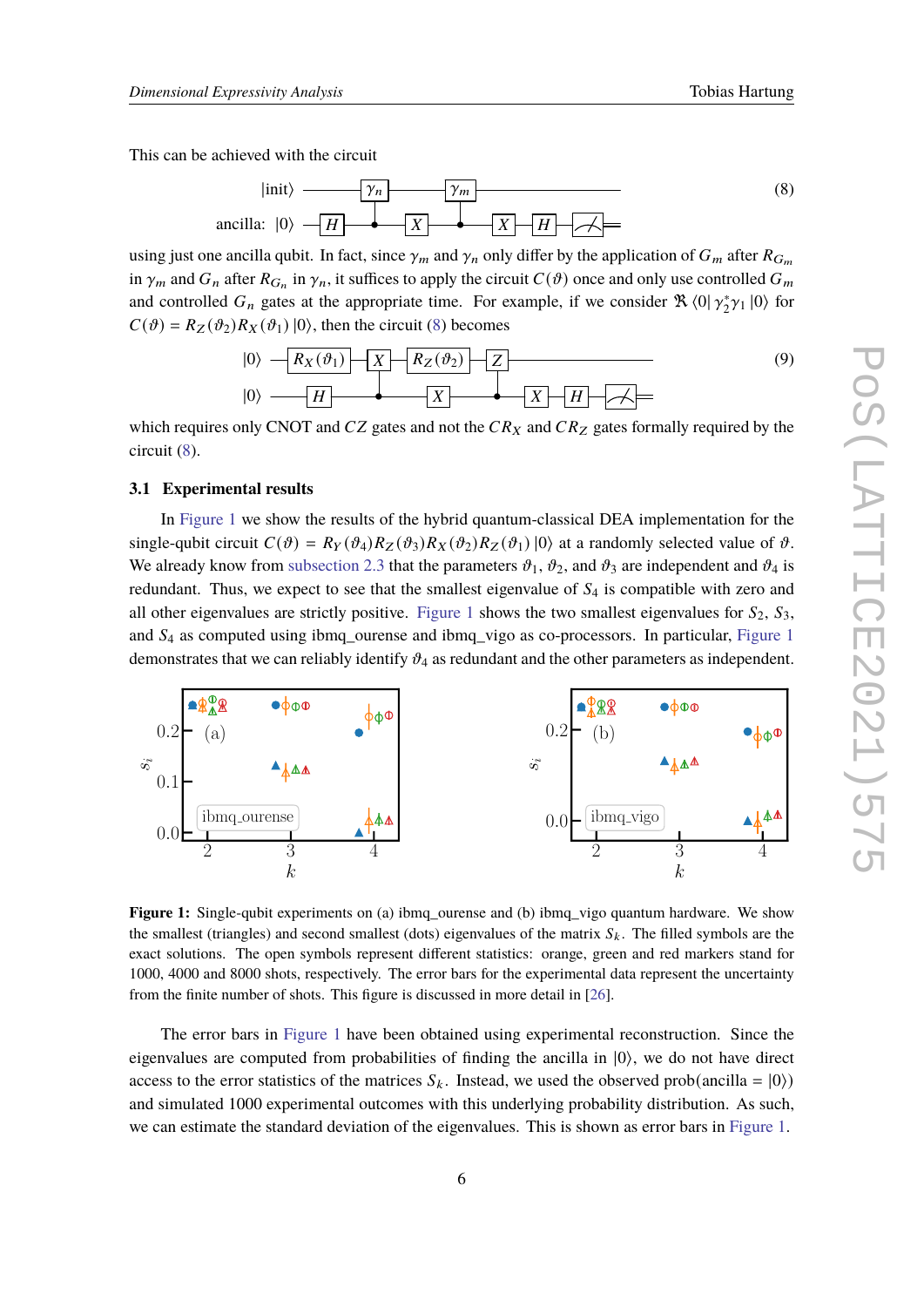### <span id="page-6-0"></span>**4. Physical state spaces**

Since the quantum device state space grows exponentially with the number of qubits, having maximally expressive PQCs on the entire quantum device state space requires exponentially many parameters as well. This quickly leads to situations in which maximally expressive circuits are not computationally viable. However, in many physically relevant models, it is not necessary to have maximally expressive PQCs on the entire quantum device state space, since physical symmetries restrict the physically relevant state space to a dimension that grows only polynomially in the number of qubits. Thus, if we can construct a PQC that satisfies many of the physically relevant symmetries, then we only need polynomially many parameters and might be able to further reduce the number of parameters by removing any unwanted symmetries (cf., [subsection 2.3\)](#page-3-0).

For example, if we consider translational symmetry, then any physical state has to be invariant under the translation operator  $\tau_Q$  which maps the computational basis state  $|b_{Q-1} \dots b_0\rangle$  to  $\left|b_{Q-2} \ldots b_0 b_{Q-1}\right\rangle$ , i.e.,  $\tau_3(\vert 101\rangle) = \vert 011\rangle$ . In general, we may consider a symmetry operator  $\tau$  on Q qubits. Then, the physical sectors are intersections of the eigenspaces of  $\tau$  with the quantum device state space, i.e., the unit spheres in the eigenspaces of  $\tau$ .

To analyze such physical sectors [\[1\]](#page-10-0), we consider the action of  $\tau$  on the computational basis and construct equivalence classes of states under the action of  $\tau$ . Hence,  $|\psi\rangle \sim_{\tau} |\varphi\rangle$  if  $|\psi\rangle = \tau^{j} |\varphi\rangle$ for some *j*. In case of translational symmetry,  $|011\rangle \sim_{\tau_3} |101\rangle$  but  $|011\rangle \nsim_{\tau_3} |001\rangle$ . As such, we obtain equivalence classes  $[|b\rangle]$  and the order of an equivalence class is the number of elements in the equivalence class, i.e.,  $[|011\rangle] = \{|011\rangle, |110\rangle, |101\rangle\}$  has order 3. Similarly, the eigenvalues of  $\tau$  have an order. For the translational invariance case, the eigenvalues are roots of unity  $\omega$  and their order is the smallest  $j \ge 1$  with  $\omega^{j} = 1$ . This implies that an equivalence class  $[|b\rangle]$  can be mapped into the physical sector of an eigenvalue  $\omega$  if the order of  $\omega$  divides the order of  $\vert \vert b \rangle$ ]. Explicitly, for translational invariance, the basis vectors of this mapping can be chosen to be

<span id="page-6-2"></span>
$$
e(\omega, [|b\rangle]) = \frac{1}{\sqrt{\text{order}([|b\rangle])}} \sum_{j=0}^{\text{order}([|b\rangle])-1} \omega^j \tau_Q^j |b\rangle.
$$
 (10)

This allows us to compute the dimension of the physical sector corresponding to the eigenvalue  $\omega$ with order  $d$  on  $Q$  qubits as [\[1\]](#page-10-0)

<span id="page-6-1"></span>
$$
\dim_{\mathbb{R}}(\text{Physical Sector of }\omega) = -1 + 2\sum_{d|k|Q} \frac{\#(k)}{k} \tag{11}
$$

where  $\#(1) = 2$  and  $\#(k) = 2^k - \sum_{k'|k,k' < k} \#(k')$ .

[Equation 11](#page-6-1) is also the number of independent parameters that a maximally expressive PQC mapping into this sector has. Hence, once this number of independent parameters is reached, all other parameters that a PQC may have must necessarily be redundant.

# **4.1 Automatic custom circuit construction**

In this section, we will extend the results of [\[1\]](#page-10-0) to explicitly address the question of automating the custom circuit construction described in [\[1\]](#page-10-0). More precisely, the equivalence class construction can be exploited for automatic custom circuit design. We will first discuss how to construct the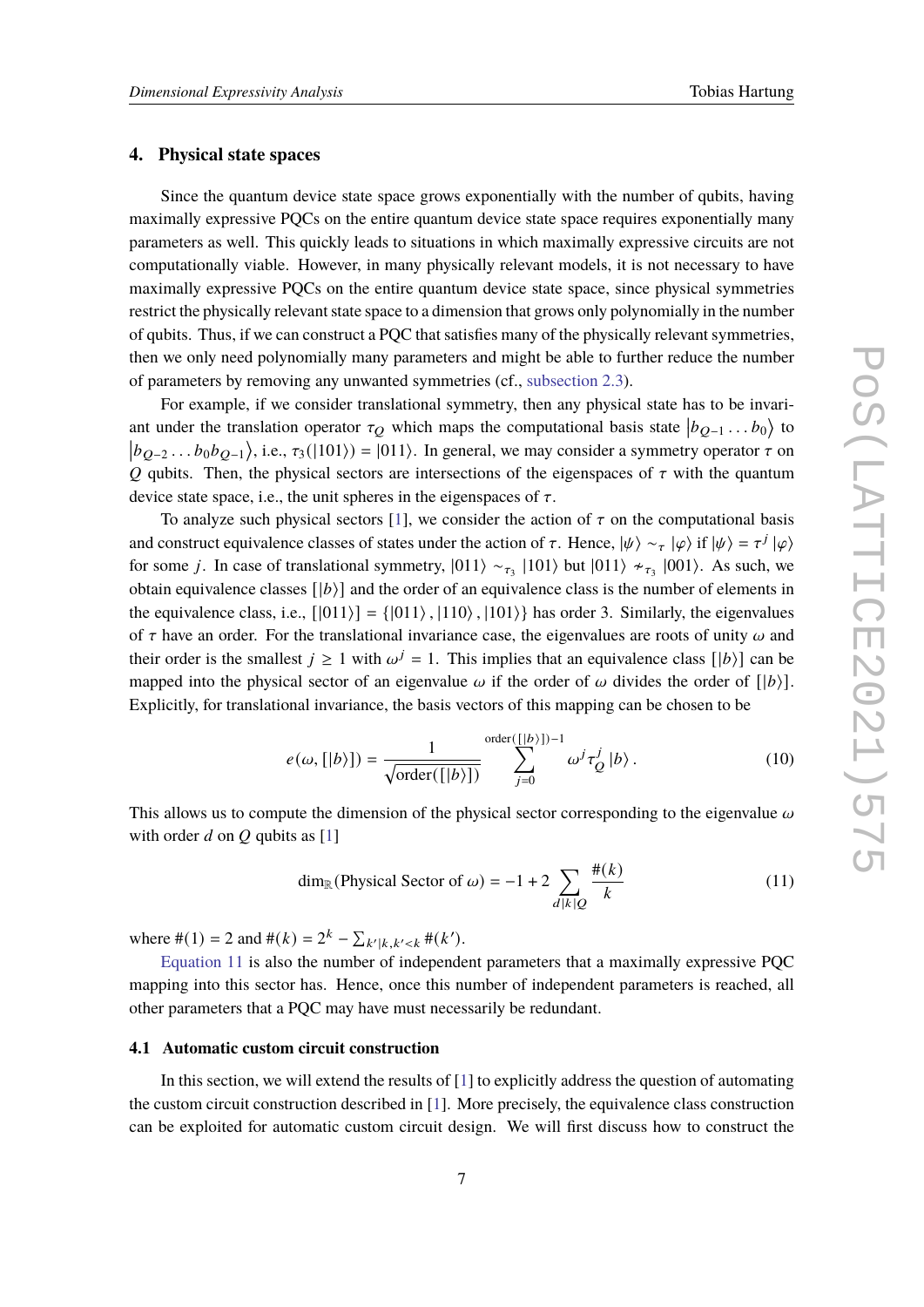gates from the equivalence relations. As a second step, we will order the constructed gates based on how complicated they are to obtain an inductive automation process.

As an example, let us consider the case of the  $\omega = 1$  sector of translational invariance on Q qubits. Based on Eq. [\(10\)](#page-6-2), we can write the states in this sector of the form  $e_{[|B\rangle]} = e(1, [|B\rangle]) =$ {order( $[|B\rangle]$ )}<sup>-1/2</sup>  $\sum_{|b\rangle\in|[B\rangle]}|b\rangle$ . If we consider the point  $|0\rangle$ , then we need to construct parametric gates whose derivatives at  $|0\rangle$  point into the directions  $e_{[|B\rangle]}$  both with a real and an imaginary coefficient.

Starting with  $|B\rangle \neq |0\rangle$ , we first aim to construct a gate that generates a component in direction  $e_{[|B\rangle]}$  with an imaginary coefficient. For this, we can consider the gate

<span id="page-7-0"></span>
$$
R_{X^B}(\vartheta) = \exp\left(-i\frac{\vartheta}{2} \sum_{j=0}^{\text{order}(\lfloor |B\rangle\rfloor)-1} X^{\tau_Q^j|B\rangle}\right),\tag{12}
$$

where  $X^b = X_{Q-1}^{b_{Q-1}}$  $\frac{b_{Q-1}}{Q-1}$  ⊗  $\cdots$  ⊗  $X_0^{b_0}$  $\frac{b_0}{0}$ . Then,  $R'_{X^B}(0)$   $|0\rangle = -\frac{i}{2}$  $\frac{i}{2}$  (order([|B)])<sup>1/2</sup>  $e_{[|B\rangle]}$ , i.e., this gate generates a component in direction  $ie_{[|B\rangle]}$  at  $|0\rangle$ .

As a next step, we aim to construct a gate that generates a component in direction  $e_{[|B\rangle]}$  with a real coefficient. Since  $B = B_{Q-1} \dots B_0 \neq 0$ , at least one of the  $B_j$  is not 0, and we can choose one qubit *j* and replace  $X_j^{B_j}$  with  $Y_j^{B_j}$  $_1^{B_j}$ . For example, for  $B = 101$ ,  $B_0 \neq 0$  and  $X^B = X_2 \otimes X_0$  is changed to  $X_2 \otimes Y_0$ . For the translational symmetry in [Equation 12,](#page-7-0)  $X_2 \otimes Y_0$  is shifted in the qubit index through the action of  $\tau_c^j$  $\overline{O}$ , which creates operators  $X_{j+2}$  ⊗  $Y_j$ . Summing all these operators to replace the sum in [Equation 12](#page-7-0) results in a gate  $R_{(X|Y)^B}(\vartheta)$ , e.g.,

$$
R_{(X|Y)^{101}}(\vartheta) = \exp\left(-i\frac{\vartheta}{2}\left(X_2 \otimes Y_0 + X_0 \otimes Y_1 + X_1 \otimes Y_2\right)\right). \tag{13}
$$

By replacing exactly one X with Y,  $R_{(X|Y)^B}$  generates a component in direction  $e_{[B]}$  at  $|0\rangle$ .

All these gates  $R_{\chi B}$  and  $R_{(\chi|Y)B}$  for  $B \neq 0$  have independent parameters, as can be verified using DEA. The number of parameters is exactly one fewer than the dimension of the physical state space, and the missing gate at  $|0\rangle$  should generate a component in the *i* $|0\rangle$  direction. This can be achieved with a translationally invariant  $Z$ -rotation gate

$$
R_{Z,Q}(\vartheta) = \exp\left(-i\frac{\vartheta}{2}\sum_{q=0}^{Q-1} Z_q\right).
$$
 (14)

Considering the set of gates  $R_{Z,Q}$ ,  $R_{X^B}$  and  $R_{(X|Y)^B}$ , we can "order" them with respect to the number of  $X$  or  $Y$  gates acting simultaneously in each summand of the exponent in [Equation 12.](#page-7-0) As such,  $R_{Z,O}$  is an order-0 gate and a gate of order k corresponds to  $R_{XB}$  or  $R_{(XY|Y)B}$ , where B has exactly k values  $B_i = 1$ . This allows for the process to be automated by inductively generating more complicated gates. Using translational invariance and the fact that we are always summing over all elements of an equivalence class  $[|B\rangle]$ , we can choose a "canonical" representative B of [ $|B\rangle$ ] by assuming  $B_0 = 1$  and  $B_{Q-1} = 0$ . This reduces the automation procedure to a combinatorial problem with complexity that is comparable to the dimensional scaling of the physical state space dimension. In other words, if the physical state space grows polynomially in the number of qubits, then this approach generates minimal and maximally expressive custom circuits with polynomially many parameters.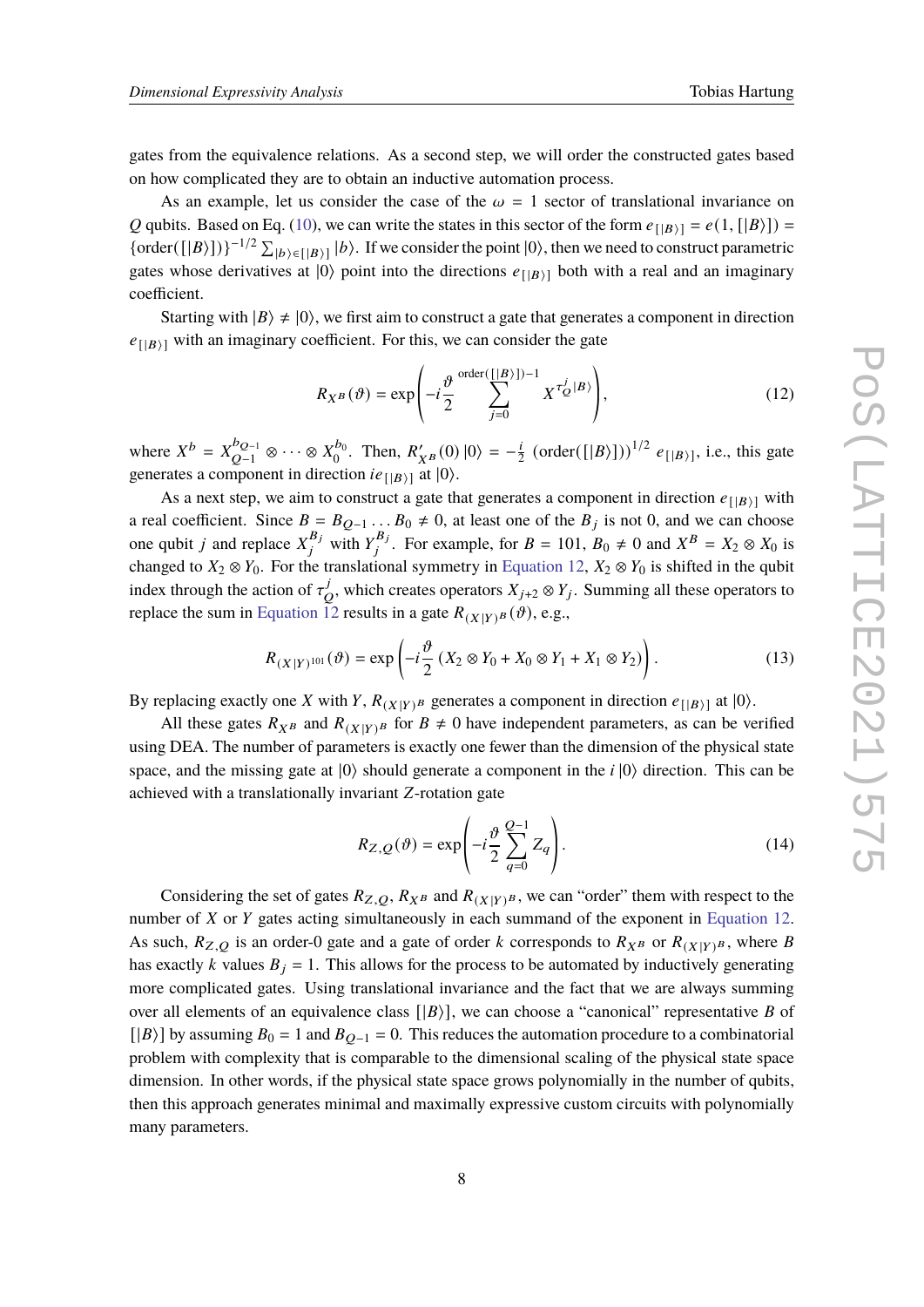#### <span id="page-8-0"></span>**5. Best-approximation error**

In some cases, having maximally expressive circuits may still be computationally too costly, even with targeted custom circuits that only generate physically relevant states. Thus, it is necessary to settle for non-maximally expressive PQCs. This means that some physically relevant states cannot be reached by the POC C and thus cannot be expressed as a state  $C(\vartheta)$ . In this case, we wish to compute the worst-case distance between a physically relevant  $|\psi\rangle$  and the closest state  $C(\vartheta)$ . This worst-case distance is the (worst-case) best-approximation error  $\alpha_C$  of the circuit C.

In order to approximate  $\alpha_C$ , we generate a discrete sample set  $\mathcal D$  of N points  $C(\vartheta_1), \ldots, C(\vartheta_N)$ . If every point  $C(\vartheta)$  is  $\varepsilon$ -close to at least one point in  $\mathcal{D}$ , then we can compute the worst-case bestapproximation error  $\alpha_C^{\mathcal{D}}$  with respect to points in  $\mathcal{D}$ , rather than the entire image of C, and obtain  $\alpha_C^{\mathcal{D}} - \varepsilon \le \alpha_C \le \alpha_C^{\mathcal{D}}$  [\[2\]](#page-10-1). Thus, if  $\mathcal D$  becomes dense for  $N \to \infty$ , we obtain  $\alpha_C^{\mathcal{D}} \to \alpha_C$ , and for each  $\epsilon$ , we find a lower and upper bound on  $\alpha_C$ . Since  $\mathcal D$  is a finite discrete set, we can compute  $\alpha_C^{\mathcal D}$  using Voronoi diagrams [\[27,](#page-11-8) [28\]](#page-11-9) in the physical state space. In particular, choosing  $D$  using a scrambled Sobol' sequence in parameter space shows a convergence of  $\alpha_C^{\mathcal{D}} \to \alpha_C$  that is comparable to the theoretically optimal rate of convergence [\[2\]](#page-10-1). However, since the Voronoi diagram computation is classical, we need an efficient mapping of the quantum states  $C(\vartheta_i)$  in  $\mathcal D$  into classical memory. We proposed [\[2\]](#page-10-1) to do this by constructing a basis transformation from the linear space spanned by  $D$ to  $\mathbb{R}^{\dim_\mathbb{R} \mathcal{S}+1},$  where  $\mathcal S$  is the relevant state space. To this end, we need to compute  $\mathfrak R\langle C(\vartheta_i),C(\vartheta_k),$ which we can perform efficiently using the circuit  $(8)$ . Thus, if the physically relevant state space has polynomial scaling in the number of qubits, then this hybrid quantum-classical algorithm of computing  $\alpha_C^{\mathcal{D}}$  is as efficient as the Voronoi diagram computation.

Since computing Voronoi diagrams for large  $D$  still requires significant computational resources, it may be useful to have a more computationally efficient lower-bound estimate of  $\alpha_C$ . If C is known to be non-maximally expressive, then we can show  $\alpha_C \ge 4\pi \frac{\dim M}{2} + 1\Gamma\left(\frac{\dim M}{2}\right)$  $\left(\frac{\ln M}{2}\right)^{-1}$  vol $(\mathcal{M})^{-1}$ , where M is the image manifold of C [\[2\]](#page-10-1). Assuming C is minimal (as can be ensured using DEA), dim M is the number of parameters in C and vol $(M) = \int_{\mathcal{P}} \sqrt{\det g(\theta)} dvol_{\mathcal{P}}(\theta)$  can be computed using a suitable quadrature rule in the parameter space  $P$ . Most importantly,  $g$  is the same matrix as  $S_N$  in [subsection 2.1,](#page-2-0) i.e., we already know an efficient hybrid quantum-classical algorithm to compute this lower-bound estimate on  $\alpha_C$ . Furthermore, we have observed that this lower-bound estimate is tight for spiral circuits on a single qubit [\[2\]](#page-10-1).

### <span id="page-8-1"></span>**6. Conclusion**

Given a parametric quantum circuit (PQC), DEA [\[1,](#page-10-0) [2\]](#page-10-1) allows us to identify redundant parameters in the PQC, i.e., parameters that do not increase the set of states the PQC can generate. This identification is based on an inductive procedure described in [subsection 2.1,](#page-2-0) which can be automated and efficiently implemented using the hybrid quantum-classical algorithm proposed in [section 3.](#page-4-0) The single-qubit experimental results of [subsection 3.1](#page-5-2) and [\[1\]](#page-10-0) demonstrate that we can reliably classify parameters. However, we have observed in [\[1\]](#page-10-0) that current levels of hardware noise notably affect DEA on multiple qubits. It is therefore prudent to employ low-overhead error mitigation techniques if DEA is to be used for on-the-fly circuit construction/optimization.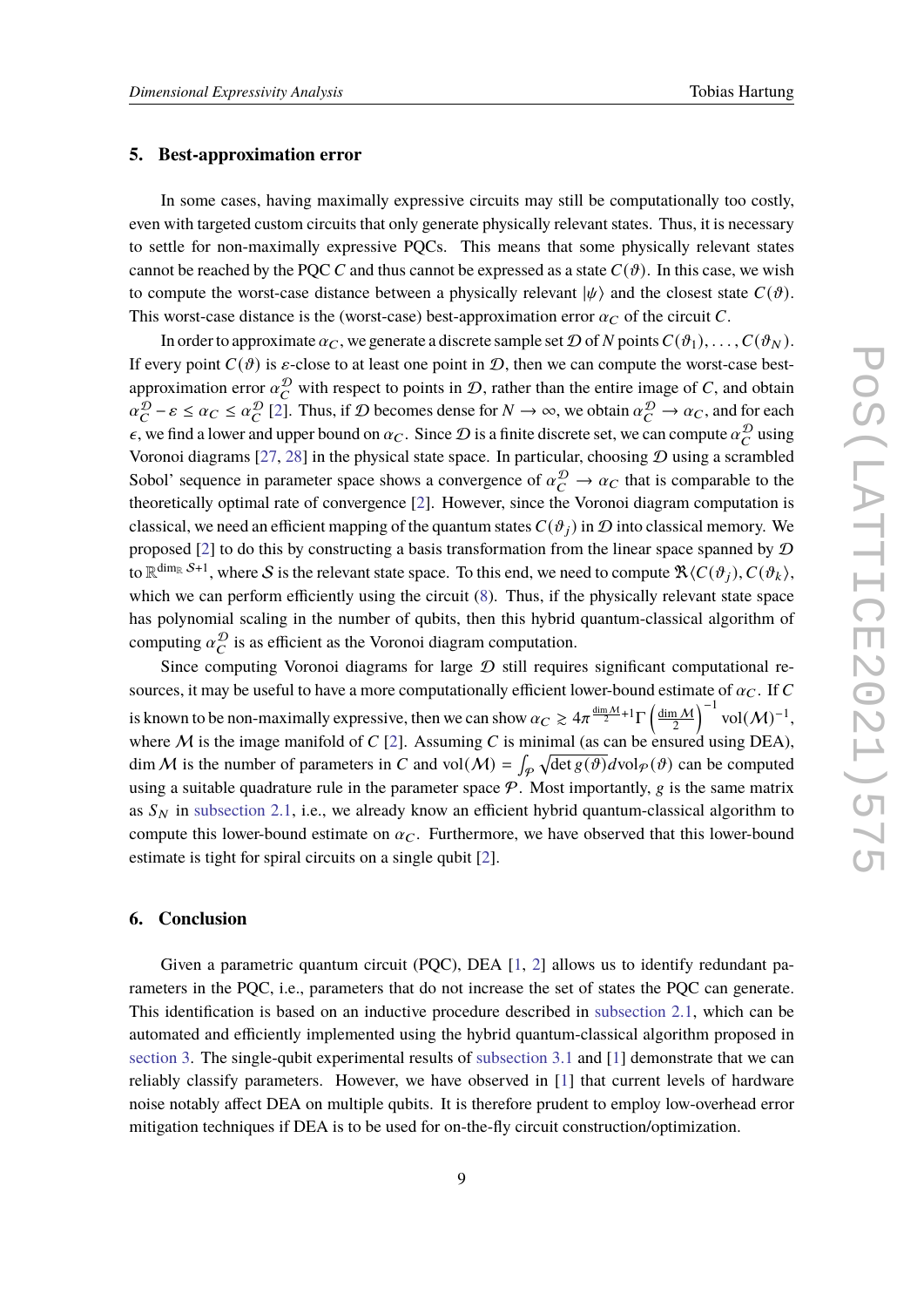For efficient use of the DEA, it is beneficial to start with a PQC design that takes certain physical symmetries into account [\(section 4\)](#page-6-0) or is at least partially optimized [\[2\]](#page-10-1). Then, the PQC can be further optimized by removing any unwanted symmetries [\(subsection 2.3.](#page-3-0) A partially optimized starting point could be a minimal and maximally expressive circuit on the entire quantum device state space as proposed in [\[2\]](#page-10-1). Alternatively, physical symmetries can be used for efficient termination conditions for parameter checks and automatic custom circuit construction [\(section 4\)](#page-6-0).

Despite our optimization procedure, there may be cases in which it is be too computationally costly to have a maximally expressive PQC, e.g., due to hardware limitations. In these cases, a suitable candidate PQC can be chosen as a starting point and DEA can still provide minimal PQCs with the same expressivity the initial candidate PQC has. Furthermore, the DEA can be extended to include a priori estimates of the best-approximation error through the ideas outlined in [section 5.](#page-8-0) In particular, lower bounds on the best-approximation error can be achieved with a computational overhead comparable to the DEA overhead for the given circuit itself. This can be extended to obtain asymptotically tight lower and upper bounds using a Voronoi diagram-based approach.

Of course, for current NISQ devices, the application range of DEA is still limited. To make DEA an integral part of PQC design, construction, and optimization, there are two main obstacles to overcome. On the one hand, hardware noise is still a limiting factor as we need to reliably identify the redundant and independent parameters. Thus, we need less noisy quantum hardware and low-overhead error mitigation techniques or even employ quantum error correction once the hardware is sufficiently advanced. On the other hand, DEA only optimizes parametric gates and thus needs to be combined with non-parametric gate optimization techniques. The latter usually use different principles than DEA which makes it difficult to combine the methods. Thus, a unified approach of DEA and non-parametric optimization techniques would be a major step forward.

### **Acknowledgments**

Research at Perimeter Institute is supported in part by the Government of Canada through the Department of Innovation, Science and Industry Canada and by the Province of Ontario through the Ministry of Colleges and Universities. L.F. is partially supported by the U.S. Department of Energy, Office of Science, National Quantum Information Science Research Centers, Co-design Center for Quantum Advantage ( $C^2OA$ ) under contract number DE-SC0012704, by the DOE QuantiSED Consortium under subcontract number 675352, by the National Science Foundation under Cooperative Agreement PHY-2019786 (The NSF AI Institute for Artificial Intelligence and Fundamental Interactions, http://iaifi.org/), and by the U.S. Department of Energy, Office of Science, Office of Nuclear Physics under grant contract numbers DE-SC0011090 and DE-SC0021006. S.K. acknowledges financial support from the Cyprus Research and Innovation Foundation under project "Future-proofing Scientific Applications for the Supercomputers of Tomorrow (FAST)", contract no. COMPLEMENTARY/0916/0048. M.S. acknowledges the funding by the Helmholtz Einstein International Berlin Research School in Data Science (HEIBRiDS). P.S. acknowledges support from Agencia Estatal de Investigación ("Severo Ochoa" Center of Excellence CEX2019-000910-S, Plan National FIDEUA PID2019-106901GB-I00/10.13039 / 501100011033, FPI) ), Fundació Privada Cellex, Fundació Mir-Puig, and from Generalitat de Catalunya (AGAUR Grant No. 2017 SGR 1341, CERCA program).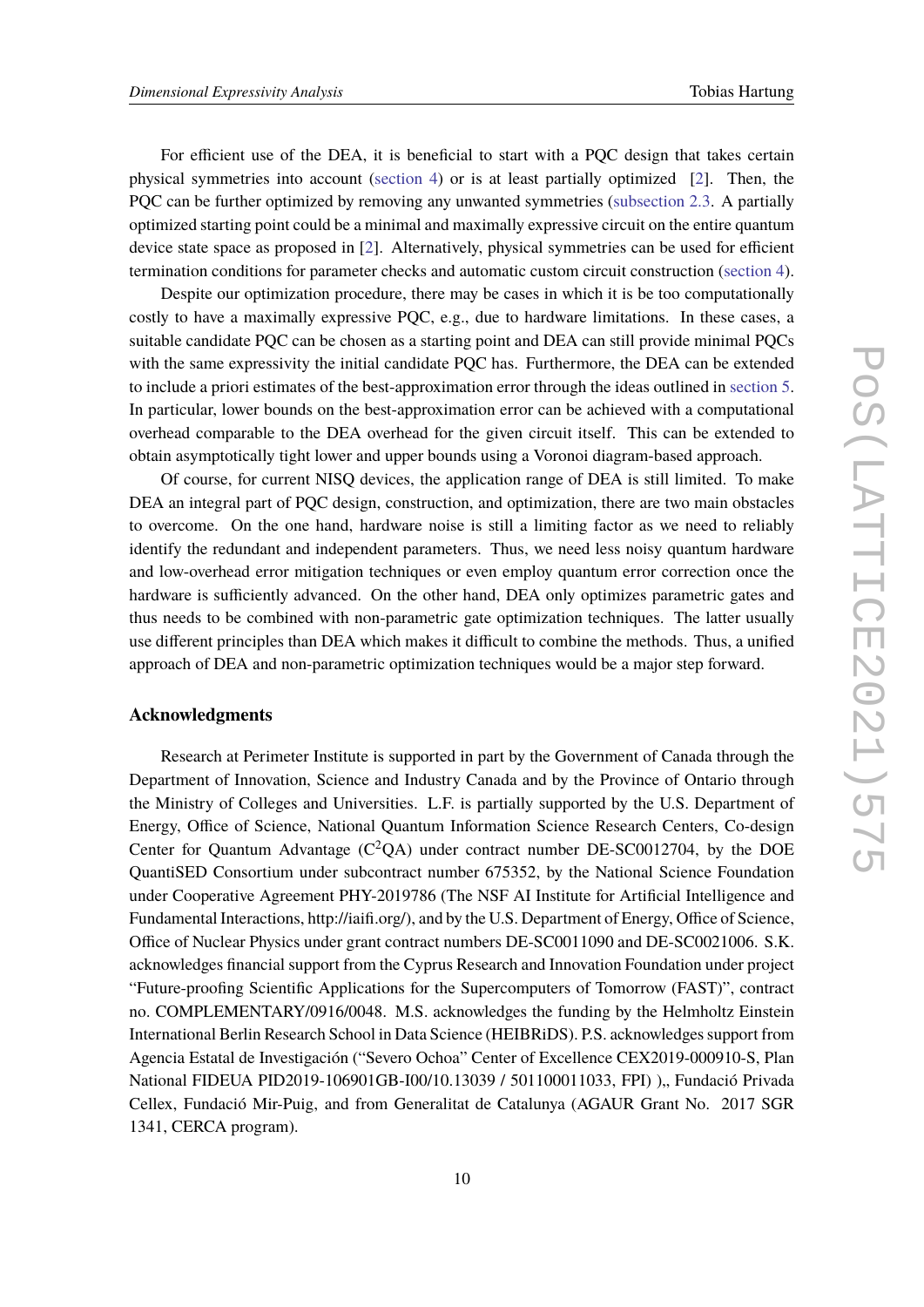# **References**

- <span id="page-10-0"></span>[1] L. Funcke, T. Hartung, K. Jansen, S. Kühn and P. Stornati, *Dimensional expressivity analysis of parametric quantum circuits*, *Quantum* **5** [\(2021\) 422.](https://doi.org/10.22331/q-2021-03-29-422)
- <span id="page-10-1"></span>[2] L. Funcke, T. Hartung, K. Jansen, S. Kühn, M. Schneider and P. Stornati, *Best-approximation error for parametric quantum circuits*, *arXiv:2107.07378* (2021) [[2107.07378](https://arxiv.org/abs/2107.07378)].
- <span id="page-10-2"></span>[3] J. Preskill, *Quantum Computing in the NISQ era and beyond*, *Quantum* **2** [\(2018\) 79.](https://doi.org/10.22331/q-2018-08-06-79)
- <span id="page-10-3"></span>[4] J. Biamonte, P. Wittek, N. Pancotti, P. Rebentrost, N. Wiebe and S. Lloyd, *Quantum machine learning*, *Nature* **549** [\(2017\) 195.](https://doi.org/10.1038/nature23474)
- <span id="page-10-4"></span>[5] R. Orús, S. Mugel and E. Lizaso, *Quantum computing for finance: Overview and prospects*, *[Reviews in Physics](https://doi.org/10.1016/j.revip.2019.100028)* **4** (2019) 100028.
- <span id="page-10-5"></span>[6] A. Montanaro, *Quantum algorithms: an overview*, *[npj Quantum Information](https://doi.org/10.1038/npjqi.2015.23)* **2** (2016) 15023.
- <span id="page-10-6"></span>[7] F.G.S.L. Brandao and K.M. Svore, *Quantum speed-ups for solving semidefinite programs*, in *2017 IEEE 58th Annual Symposium on Foundations of Computer Science (FOCS)*, pp. 415–426, 2017, [DOI.](https://doi.org/10.1109/FOCS.2017.45)
- <span id="page-10-7"></span>[8] M. Troyer and U.-J. Wiese, *Computational complexity and fundamental limitations to fermionic quantum monte carlo simulations*, *[Phys. Rev. Lett.](https://doi.org/10.1103/PhysRevLett.94.170201)* **94** (2005) 170201.
- <span id="page-10-8"></span>[9] F. Arute et al., *Quantum supremacy using a programmable superconducting processor*, *Nature* **574** [\(2019\) 505.](https://doi.org/10.1038/s41586-019-1666-5)
- <span id="page-10-9"></span>[10] H.-S. Zhong and et al., *Quantum computational advantage using photons*, *[Science](https://doi.org/10.1126/science.abe8770)* **370** [\(2020\) 1460.](https://doi.org/10.1126/science.abe8770)
- <span id="page-10-10"></span>[11] K. Temme, S. Bravyi and J.M. Gambetta, *Error mitigation for short-depth quantum circuits*, *[Phys. Rev. Lett.](https://doi.org/10.1103/PhysRevLett.119.180509)* **119** (2017) 180509.
- <span id="page-10-12"></span>[12] A. Kandala, A. Mezzacapo, K. Temme, M. Takita, M. Brink, J.M. Chow et al., *Hardware-efficient variational quantum eigensolver for small molecules and quantum magnets*, *Nature* **549** [\(2017\) 242.](https://doi.org/10.1038/nature23879)
- [13] S. Endo, S.C. Benjamin and Y. Li, *Practical quantum error mitigation for near-future applications*, *Phys. Rev. X* **8** [\(2018\) 031027.](https://doi.org/10.1103/PhysRevX.8.031027)
- [14] K. Yeter-Aydeniz, R.C. Pooser and G. Siopsis, *Practical quantum computation of chemical and nuclear energy levels using quantum imaginary time evolution and lanczos algorithms*, *[npj Quantum Information](https://doi.org/10.1038/s41534-020-00290-1)* **6** (2020) 63.
- <span id="page-10-11"></span>[15] L. Funcke, T. Hartung, K. Jansen, S. Kühn, P. Stornati and X. Wang, *Measurement error mitigation in quantum computers through classical bit-flip correction*, *arXiv:2007.03663* (2020) [[2007.03663v1](https://arxiv.org/abs/2007.03663v1)].